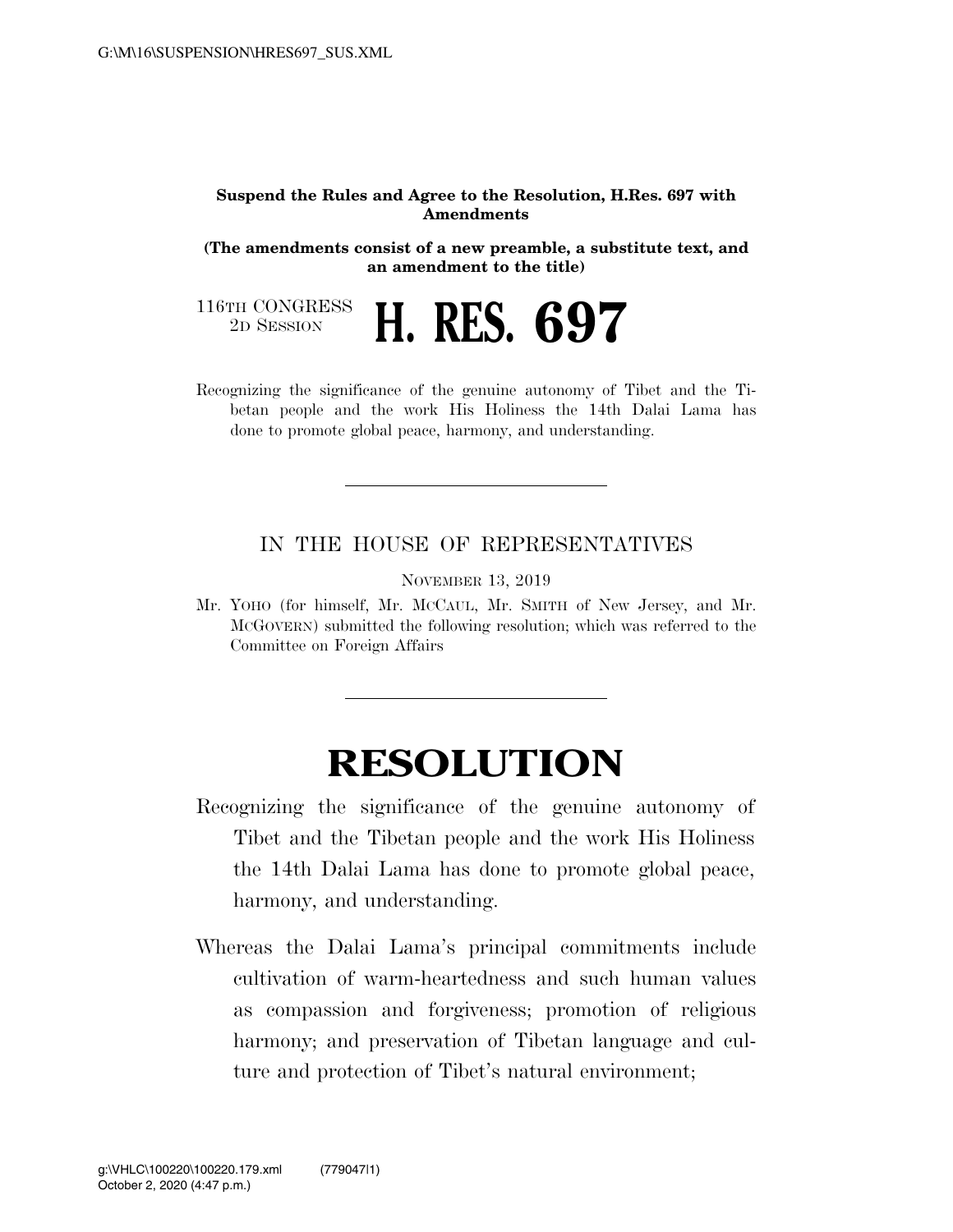- Whereas the Dalai Lama has stated, ''I remain convinced that most human conflicts can be solved through genuine dialogue conducted with the spirit of openness and reconciliation'';
- Whereas, in 1989, the Dalai Lama was awarded the Nobel Peace Prize for his nonviolent struggle for the liberation of Tibet, his advocacy for peaceful solutions to preserve Tibetans' historical and cultural heritage, and his constructive, forward-looking proposals for resolving international conflicts, human rights issues, and global environmental problems;
- Whereas Congress has consistently shown overwhelming, bipartisan, bicameral support for the Tibetan people's aspirations for internationally recognized human rights and freedoms and the protection of their distinct religious, cultural, linguistic, and historical identity, including by passing the Tibetan Policy Act of 2002 (Public Law 107–228; 22 U.S.C. 6901 note);
- Whereas, in 2006, Congress passed the Fourteenth Dalai Lama Congressional Gold Medal Act (Public Law 109– 287; 31 U.S.C. 5111), and in October 2007, President George W. Bush, Speaker of the House of Representatives Nancy Pelosi, and other Congressional leaders awarded the Dalai Lama the United States Congressional Gold Medal, the highest civilian honor awarded by Congress, for his contributions to peace, nonviolence, human rights, and religious understanding;
- Whereas Members of Congress have on multiple occasions met with the Dalai Lama during congressional delegations overseas, including a bipartisan delegation led by then-House Speaker Pelosi to meet with the Dalai Lama and the Tibetan exiled community in 2008, a bipartisan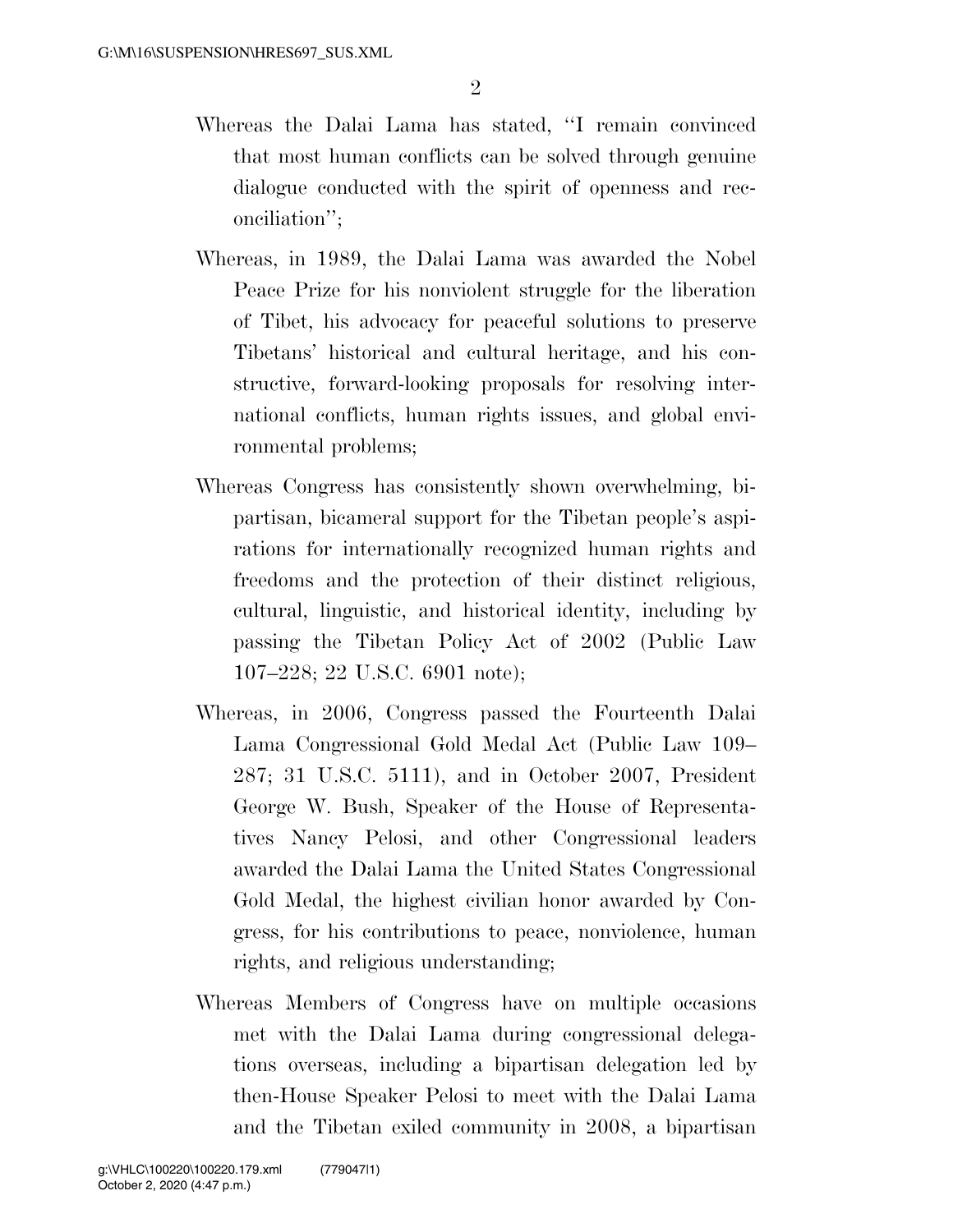delegation led by then-House Minority Leader Nancy Pelosi in 2017, and a bipartisan delegation from the House Democracy Partnership in 2019, to spotlight the unjust oppression against the Tibetan people;

- Whereas the Dalai Lama has on multiple occasions visited the United States Capitol, including most recently in June 2016, during which he met with congressional leadership to promote respectful inter-religious harmony and protection of the Tibetan people's identity, culture, language, and environment;
- Whereas the Department of State finds in its 2020 Report to Congress on Access to Tibetan Areas of the People's Republic of China (PRC), as required by the Reciprocal Access to Tibet Act of 2018 (Public Law 115–330), that the Chinese Government systematically impeded travel to the Tibet Autonomous Region (TAR) and Tibetan areas outside the TAR for United States diplomats and officials, journalists, and tourists in 2019;
- Whereas, in 2018, the Secretary of State convened the firstever Ministerial to Advance Religious Freedom, during which the Dalai Lama addressed hundreds of members of religious organizations and civil society by video;
- Whereas under the Tibetan Policy Act of 2002, it is the policy of the United States to support economic development, cultural preservation, health care, and education and environmental sustainability for Tibetans inside Tibet;
- Whereas the human rights situation in Tibet has significantly deteriorated since the Tibetan Policy Act of 2002 was signed into law;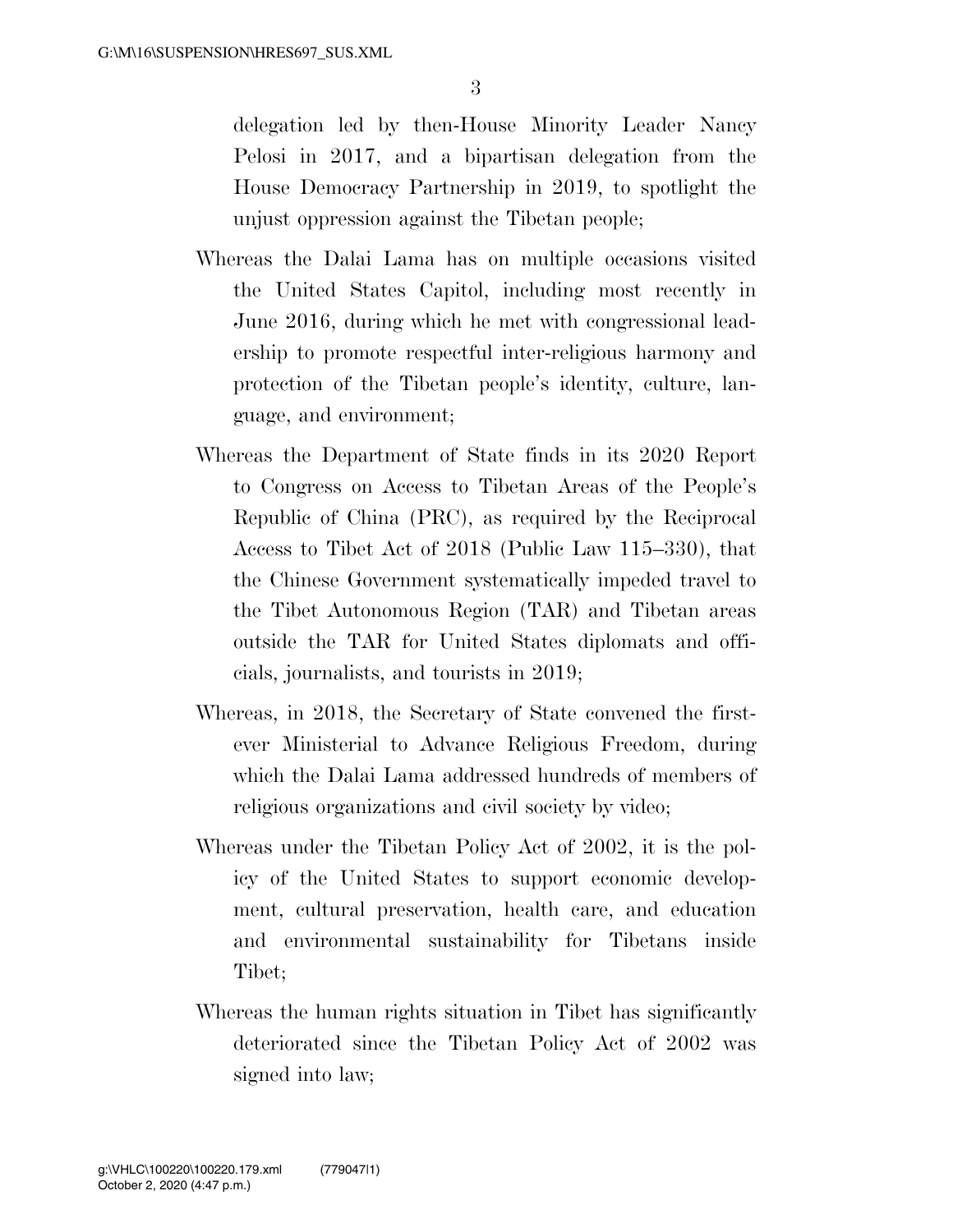- Whereas the Government of the People's Republic of China's repeated insistence that it must control the selection of the next leader of Tibetan Buddhism, a religion with adherents across the globe including in Mongolia, where a 2010 census reports 53 percent of individuals ages 15 and older self-identify as Buddhists, is a gross violation of international religious freedom;
- Whereas the House of Representatives overwhelmingly passed H.R. 4331, the Tibetan Policy and Support Act of 2019, which reiterates support for the Tibetan community and the need to hold Chinese officials responsible for religious freedom abuses targeting Tibetan Buddhists;
- Whereas after 35 years, the United States Consulate in Chengdu, which was responsible for operations in and providing diplomatic reporting on developments concerning Tibetan populations in southwestern China and the Tibet Autonomous Region, closed on July 27, 2020; and
- Whereas on September 12, 2020, the Dalai Lama addressed a virtual session of the Group of Seven annual meeting of Speakers and Heads of Parliament hosted by Speaker of the House of Representatives Nancy Pelosi: Now, therefore, be it
	- 1 *Resolved,* That the House of Representatives—
	- 2 (1) affirms the cultural and religious signifi-3 cance of the goal of genuine autonomy for the people 4 of Tibet and the deep bond between the American 5 and Tibetan people;
- 6 (2) supports the efforts of the Dalai Lama and 7 the Tibetan leadership to achieve genuine autonomy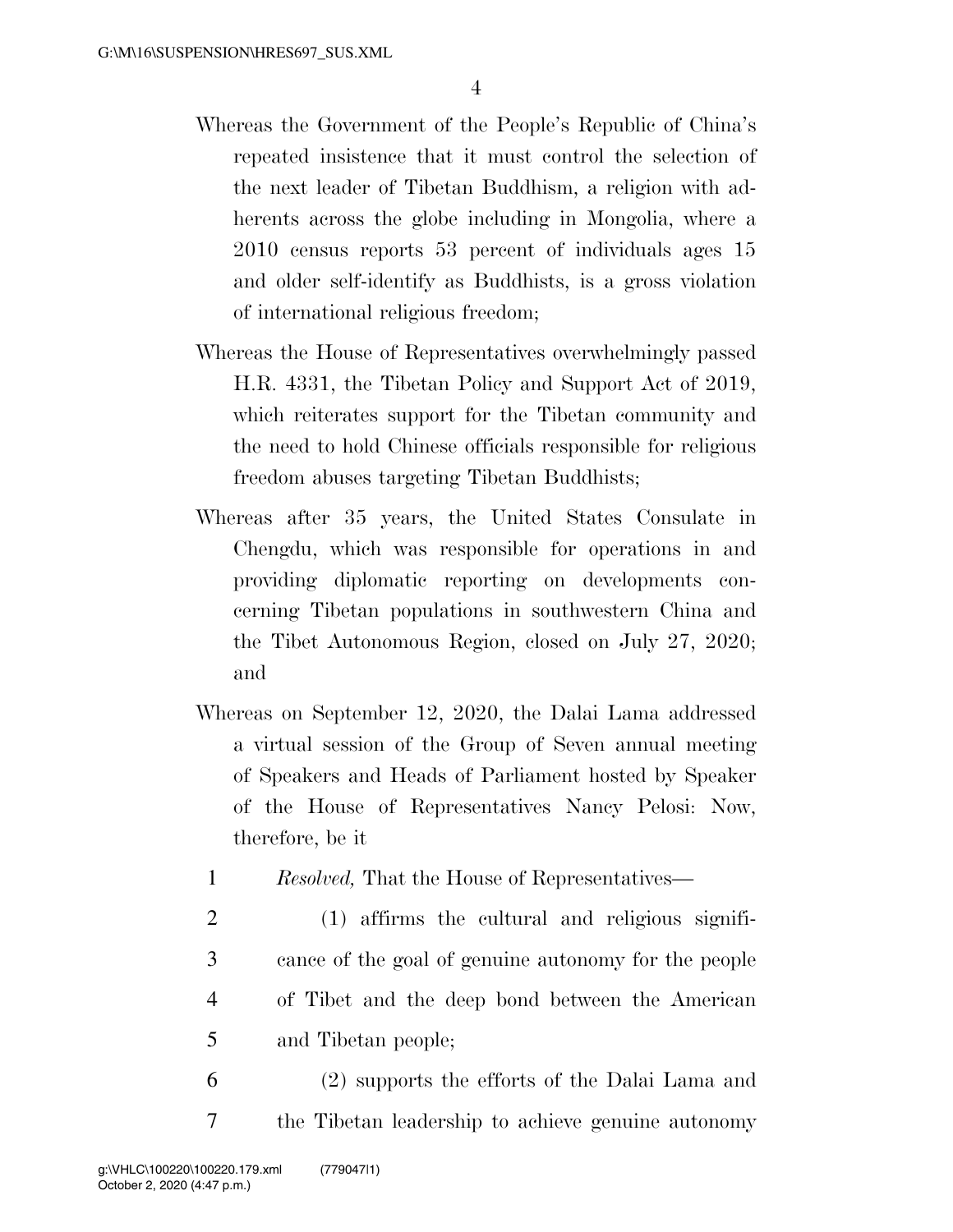for Tibetans through negotiations without pre- conditions with the People's Republic of China; (3) supports the 14th Dalai Lama's commit- ment to global peace, nonviolence, human rights, and environmental protection and sustainability; (4) urges the swift enactment of the Tibetan

 Policy and Support Act of 2019 to update United States policy toward Tibet, particularly on issues re- lated to the succession or reincarnation of the Dalai Lama, water security and environmental concerns in the Tibetan plateau, and support for the Tibetan community, language, culture, and religion;

 (5) stresses the urgency of addressing the ongo- ing climate crisis, including in the Tibetan Plateau, and working toward environmental and economic justice and equality;

 (6) encourages United States diplomats and other officials, journalists, and other citizens to seek access to Tibetan areas and demand that China pro- vide access and treatment reciprocal to access and treatment the United States provides to Chinese dip- lomats and other officials, scholars, and others in 23 the United States;

 (7) calls on the Secretary of State to mitigate any potential impact the closure of the United